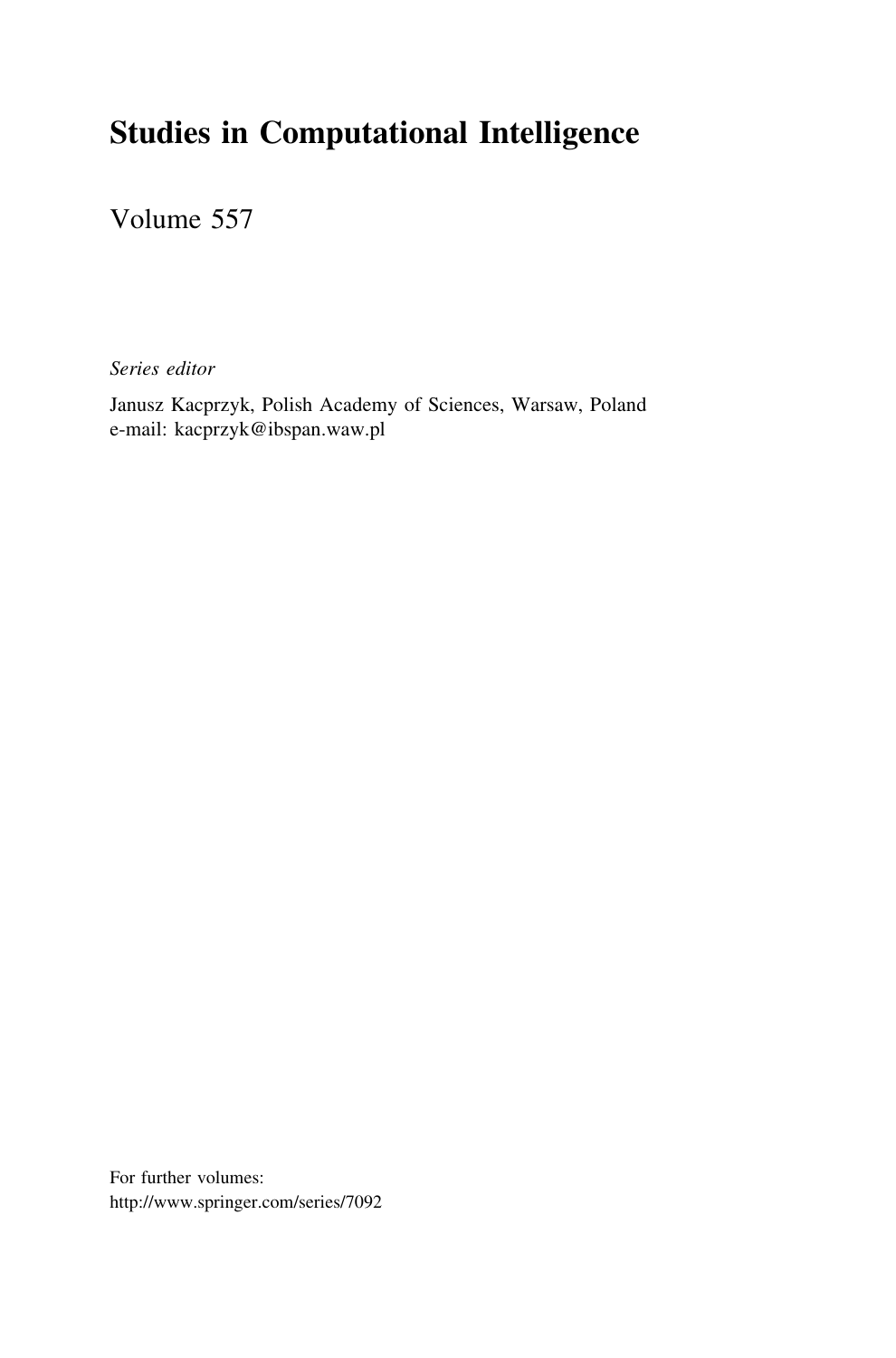#### About this Series

The series ''Studies in Computational Intelligence'' (SCI) publishes new developments and advances in the various areas of computational intelligence—quickly and with a high quality. The intent is to cover the theory, applications, and design methods of computational intelligence, as embedded in the fields of engineering, computer science, physics and life sciences, as well as the methodologies behind them. The series contains monographs, lecture notes and edited volumes in computational intelligence spanning the areas of neural networks, connectionist systems, genetic algorithms, evolutionary computation, artificial intelligence, cellular automata, self-organizing systems, soft computing, fuzzy systems, and hybrid intelligent systems. Of particular value to both the contributors and the readership are the short publication timeframe and the world-wide distribution, which enable both wide and rapid dissemination of research output.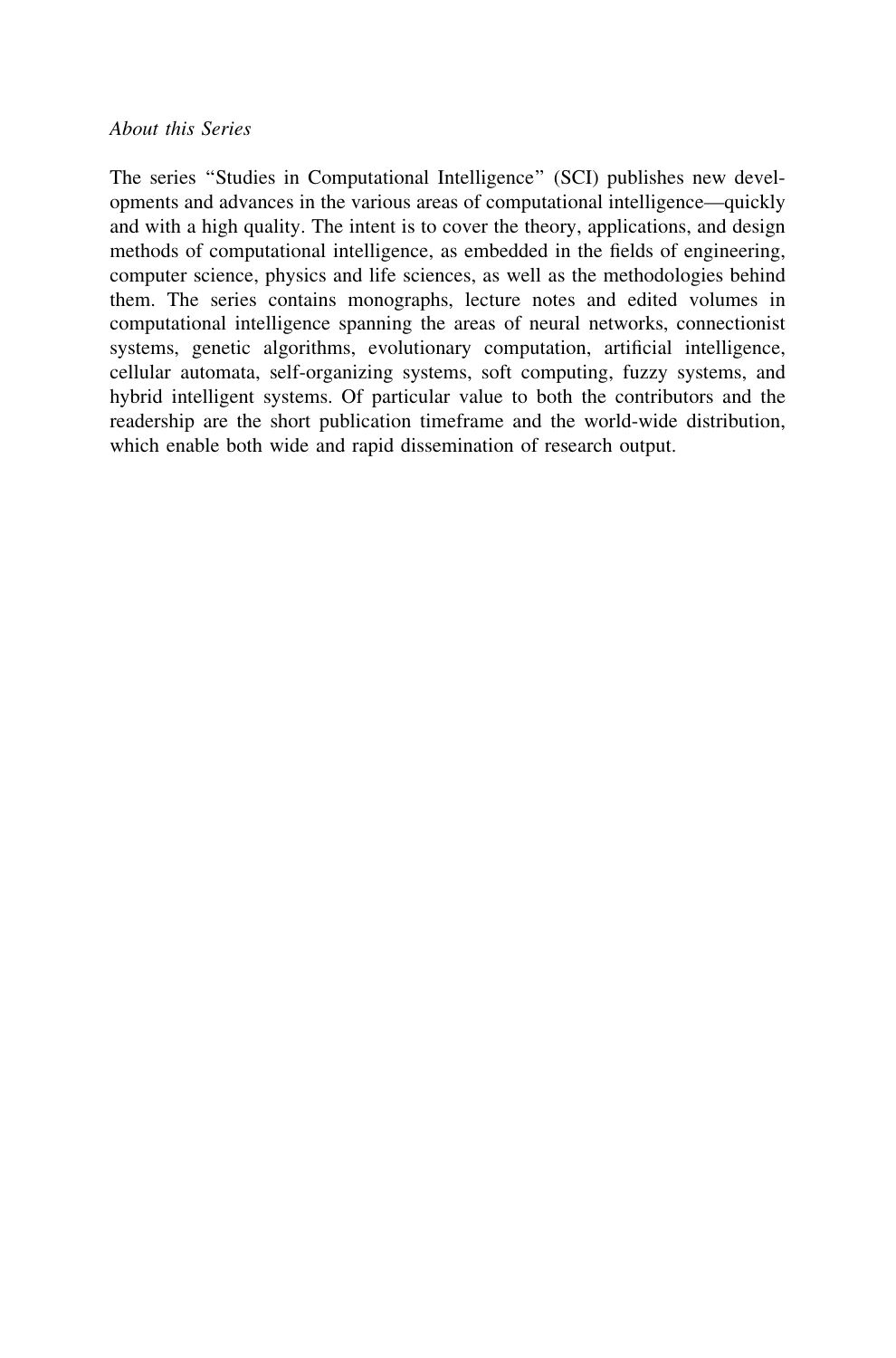Taras Kowaliw • Nicolas Bredeche René Doursat Editors

# Growing Adaptive Machines

Combining Development and Learning in Artificial Neural Networks

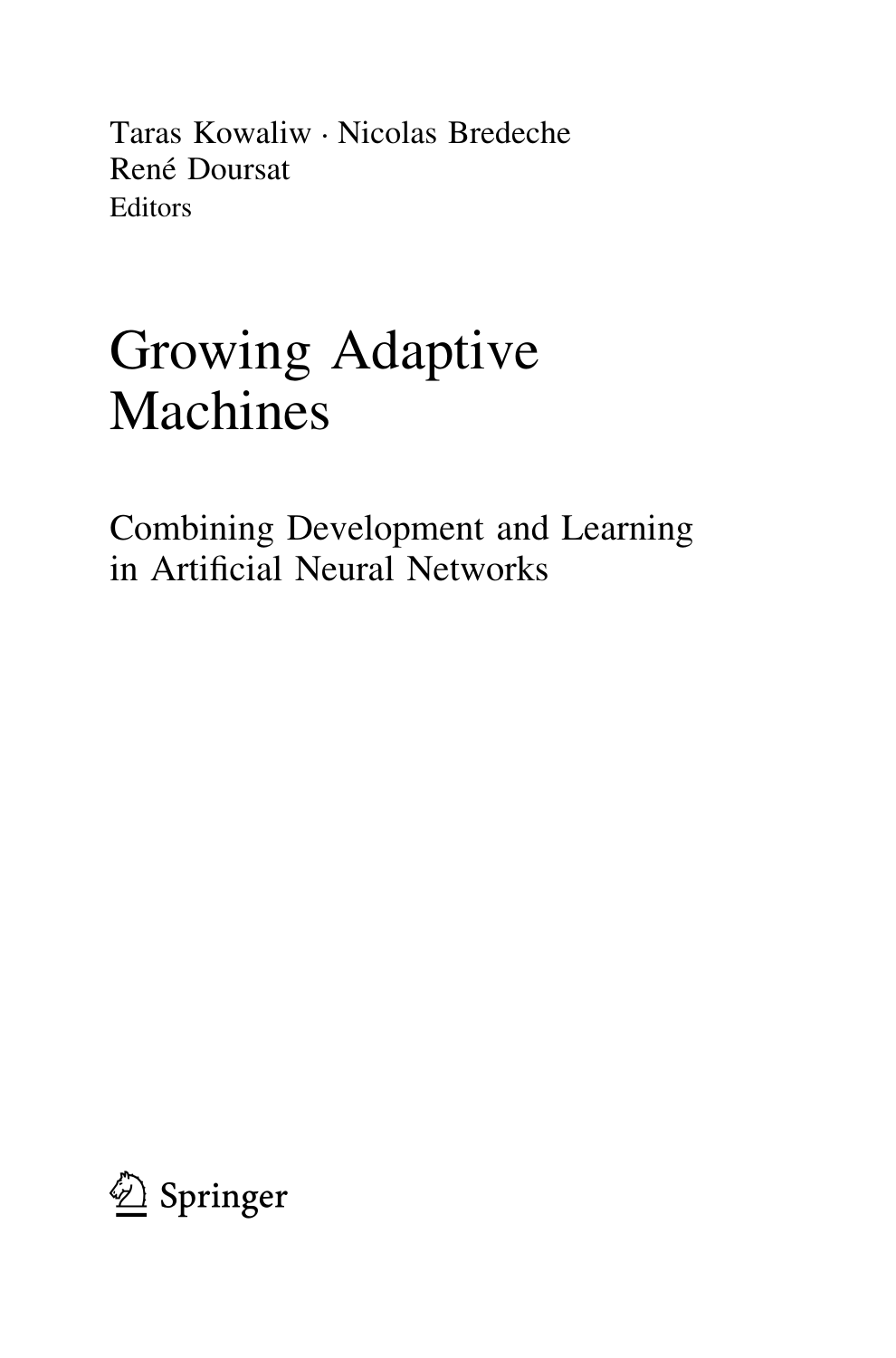**Editors** Taras Kowaliw Institut des Systèmes Complexes de Paris Île-de-France **CNRS** Paris France

René Doursat School of Biomedical Engineering Drexel University Philadelphia, PA USA

Nicolas Bredeche Institute of Intelligent Systems and Robotics CNRS UMR 7222 Université Pierre et Marie Curie Paris France

ISSN 1860-949X<br>ISSN 978-3-642-55336-3<br>ISBN 978-3-642-55337-0 (eF ISBN 978-3-642-55337-0 (eBook) DOI 10.1007/978-3-642-55337-0 Springer Heidelberg New York Dordrecht London

Library of Congress Control Number: 2014941221

#### - Springer-Verlag Berlin Heidelberg 2014

This work is subject to copyright. All rights are reserved by the Publisher, whether the whole or part of the material is concerned, specifically the rights of translation, reprinting, reuse of illustrations, recitation, broadcasting, reproduction on microfilms or in any other physical way, and transmission or information storage and retrieval, electronic adaptation, computer software, or by similar or dissimilar methodology now known or hereafter developed. Exempted from this legal reservation are brief excerpts in connection with reviews or scholarly analysis or material supplied specifically for the purpose of being entered and executed on a computer system, for exclusive use by the purchaser of the work. Duplication of this publication or parts thereof is permitted only under the provisions of the Copyright Law of the Publisher's location, in its current version, and permission for use must always be obtained from Springer. Permissions for use may be obtained through RightsLink at the Copyright Clearance Center. Violations are liable to prosecution under the respective Copyright Law. The use of general descriptive names, registered names, trademarks, service marks, etc. in this publication does not imply, even in the absence of a specific statement, that such names are exempt from the relevant protective laws and regulations and therefore free for general use.

While the advice and information in this book are believed to be true and accurate at the date of publication, neither the authors nor the editors nor the publisher can accept any legal responsibility for any errors or omissions that may be made. The publisher makes no warranty, express or implied, with respect to the material contained herein.

Printed on acid-free paper

Springer is part of Springer Science+Business Media (www.springer.com)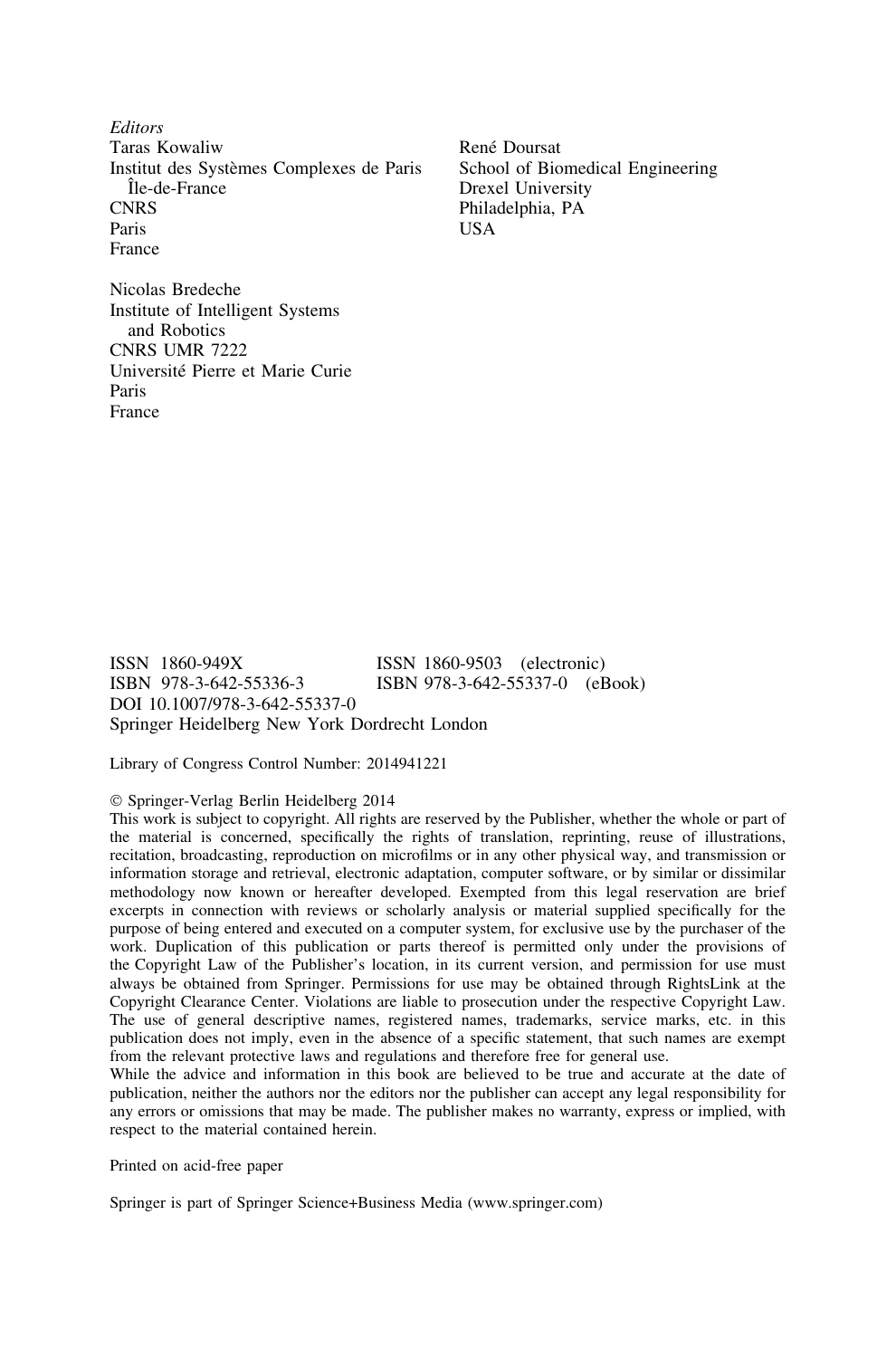### Preface

It is our conviction that the means of construction of artificial neural network topologies is an important area of research. The value of such models is potentially vast. From an applied viewpoint, identifying the appropriate design mechanisms would make it possible to address scalability and complexity issues, which are recognized as major concerns transversal to several communities. From a fundamental viewpoint, the important features behind complex network design are yet to be fully understood, even as partial knowledge becomes available, but scattered within different communities.

Unfortunately, this endeavour is split among different, often disparate domains. We started a workshop in the hope that there was significant room for sharing and collaboration between these researchers. Our response to this perceived need was to gather like-motivated researchers into one place to present both novel work and summaries of research portfolio.

It was under this banner that we originally organized the DevLeaNN workshop, which took place at the Complex Systems Institute in Paris in October 2011. We were fortunate enough to attract several notable speakers and co-authors: H. Berry, C. Dimitrakakis, S. Doncieux, A. Dutech, A. Fontana, B. Girard, Y. Jin, M. Joachimczak, J. F. Miller, J.-B. Mouret, C. Ollion, H. Paugam-Moisy, T. Pinville, S. Rebecchi, P. Tonelli, T. Trappenberg, J. Triesch, Y. Sandamirskaya, M. Sebag, B. Wróbel, and P. Zheng. The proceedings of the original workshop are available online, at <http://www.devleann.iscpif.fr>. To capitalize on this grouping of like-minded researchers, we moved to create an expanded book. In many (but not all) cases, the workshop contribution is subsumed by an expanded chapter in this book.

In an effort to produce a more complete volume, we invited several additional researchers to write chapters as well. These are: J. A. Bednar, Y. Bengio, D. B. D'Ambrosio, J. Gauci, and K. O. Stanley. The introduction chapter was also co-authored with us by S. Chevallier.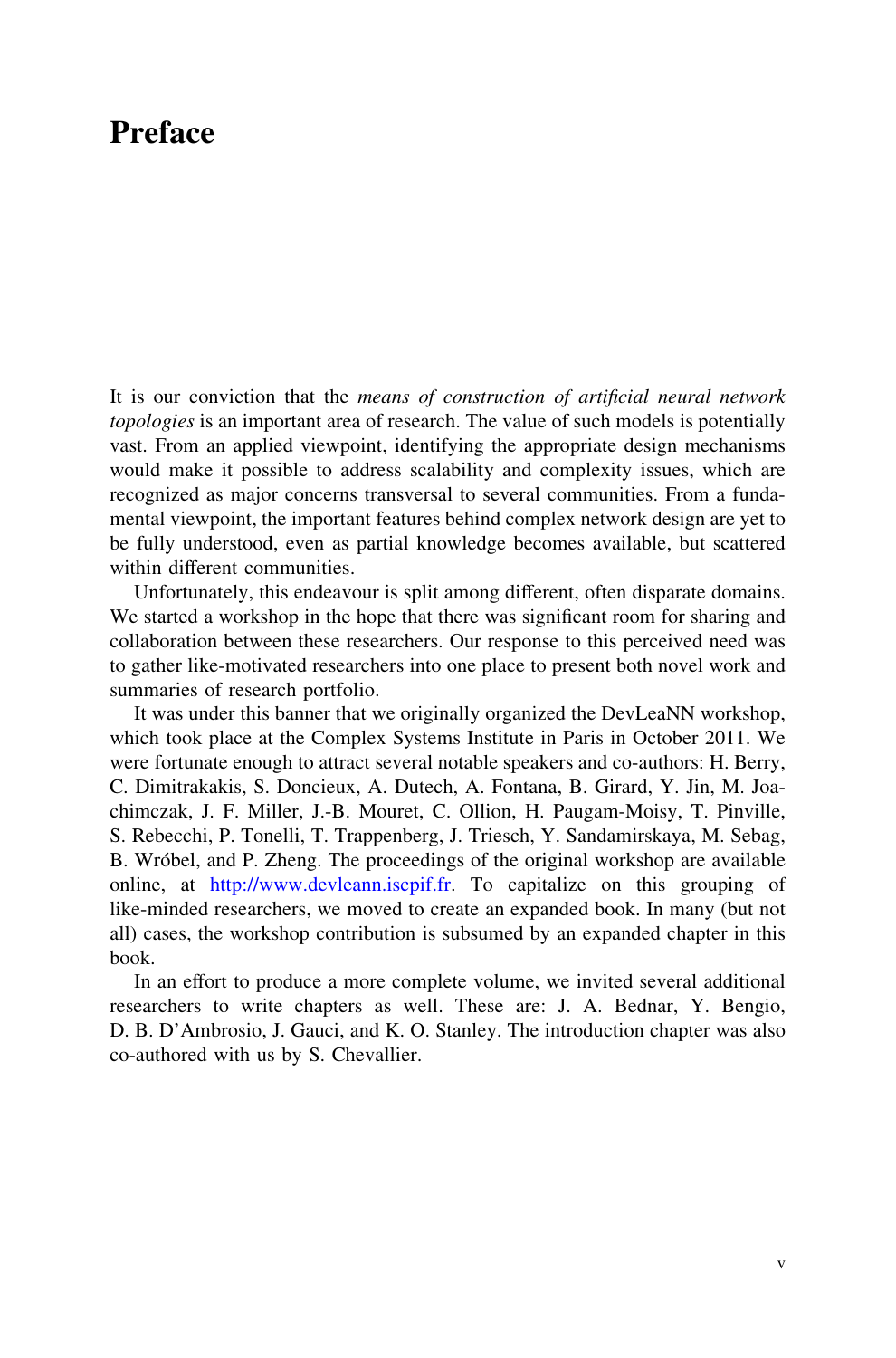Our gratitude goes to our program committee, without whom the original workshop would not have been possible: W. Banzhaf, H. Berry, S. Doncieux, K. Downing, N. García-Pedrajas, Md. M. Islam, C. Linster, T. Menezes, J. F. Miller, J.-M. Montanier, J.-B. Mouret, C. E. Myers, C. Ollion, T. Pinville, S. Risi, D. Standage, P. Tonelli. Our further thanks to the ISC-PIF, the CNRS, and to M. Kowaliw for help with the editing process. Our workshop was made possible via a grant from the Région Île-de-France.

Enjoy!

Toronto, Canada, January 2014 Taras Kowaliw Paris, France Nicolas Bredeche Nicolas Bredeche Nicolas Bredeche Nicolas Bredeche Nicolas Bredeche Nicolas Bredeche Nicolas Bredeche Nicolas Bredeche Nicolas Bredeche Nicolas Bredeche Nicolas Bredeche Nicolas Bredeche Nico Washington DC, USA